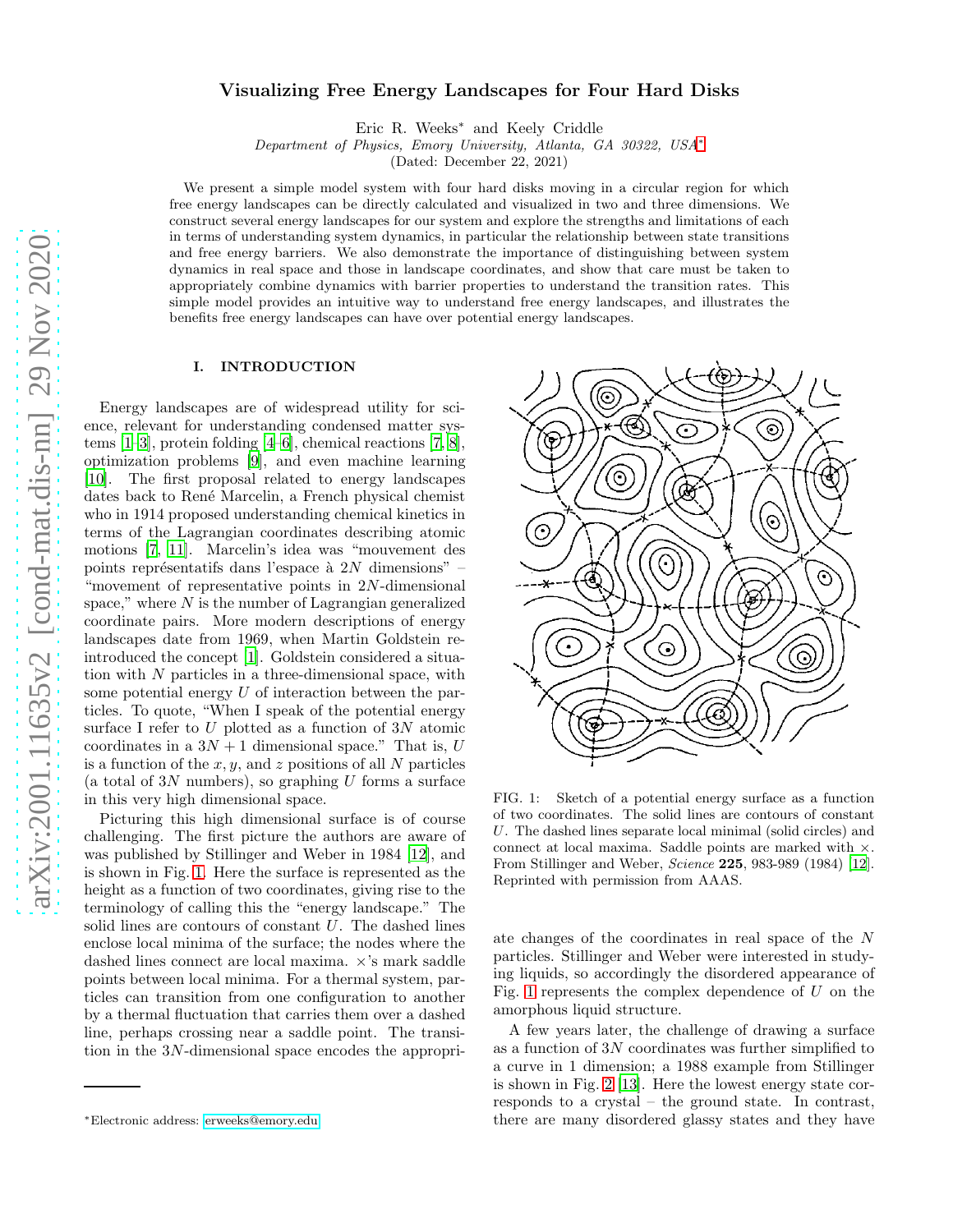

<span id="page-1-0"></span>FIG. 2: Sketch of a potential energy surface as a function of one coordinate. This particular sketch represents different possible characters of the phase space, including a crystalline state (left) and amorphous states (middle and right). Reprinted from F. H. Stillinger, *J. Chem. Phys.* 88, 7818 (1988) [\[13](#page-9-8)], with the permission of AIP Publishing.

higher potential energy. The states at the right represent regions of phase space that correspond to particular configurations of the  $N$  atoms with slightly lower  $U$ , but nonetheless which are amorphous and thus far from the crystal configuration which minimizes  $U$ . Later work generalized this type of sketch to be more random in appearance (for example, Ref. [\[14](#page-9-9)]), with the general understanding that this one-dimensional landscape sketch is supposed to convey a complex high-dimensional surface.

A conceptual simplification comes from considering the N objects not to be atoms but rather hard spheres. Hard spheres have no attractive interaction, and repel each other if they touch. The potential energy  $U$  for hard spheres is zero if they do not overlap, and infinite if they do overlap. This system can be ordered into a crystal or disordered like a liquid or glass, and so has interesting phase behavior [\[15](#page-9-10)[–19\]](#page-9-11). In this situation, there are still  $3N$  coordinates. As a function of these coordinates,  $U$  is either zero or infinite, with  $U = \infty$  representing forbidden configurations where two or more particles overlap. Now transitions between states no longer require crossing saddle points where  $U$  is slightly higher; rather, transitions between states require passing through entropic bottlenecks [\[20,](#page-9-12) [21\]](#page-9-13). One can think of a free energy,  $F = U - TS$ , where T is the absolute temperature and  $S$  is the entropy. States with high  $S$  (thus low  $F$ ) correspond to common configurations of the hard spheres, and states with low S correspond to rare configurations. One would have to understand what would be meant by a common or rare configuration of the 3N coordinates, and it is not obvious how a sketch of  $F$  would differ (if at all) from something like Figs. [1](#page-0-1) or [2.](#page-1-0) While hard spheres are a conceptual simplification, it does not necessarily make understanding the free energy landscape any simpler.

The earliest mention of free energy landscapes that we are aware of was Hill and Eisenberg in 1976, who considered "free energy surfaces" in myosin-actin-ATP systems [\[22\]](#page-9-14). They projected the behavior of the system down



FIG. 3: (Color online) Illustration of our model system, with four hard disks confined to a two dimensional circular region. The disks have radius equal to 1, and the circular region has a radius  $3 + \epsilon$ ; in this sketch  $\epsilon = 0.3$ .

<span id="page-1-1"></span>to a few important coordinates. For example, at one point they discuss the free energy of a molecule based on one coordinate, "statistically averaged over all possible configurations of all solvent molecules and over the rotational coordinates of the ligand." Later work was more explicit about the landscape analogy; for example Bryngelson and Wolynes in 1987, also considering a biological system (protein folding), discuss ideas such as moving downhill to a local minimum of the free energy. Other work in the 1980's and 1990's talked about free energy landscapes but gloss over the difference between that and a potential energy landscape; these authors mainly consider free energy landscapes as they had methods to calculate the free energy as a function of coordinates [\[23](#page-9-15)– [25](#page-9-16)]. A common approach for free energy is to consider just one or two "reaction coordinates" or "order parameters" that describe a behavior of interest, such as protein folding or a chemical reaction [\[26\]](#page-9-17). A recent review explicitly addressing both potential energy and free energy landscapes notes that for the latter, one constructs a free energy landscape by "by averaging over most of the coordinates" [\[27\]](#page-9-18). The main benefit of free energy landscapes is to focus attention on a small number of meaningful coordinates.

In this paper we present a model system using four hard disks which has nontrivial dynamics and a nontrivial free energy landscape. The potential energy landscape as a function of the  $2N = 8$  coordinates can be usefully projected down to three or even two dimensions so that a free landscape can be directly visualized, rather than needing a conceptual sketch. We use this model system to illustrate several ideas about free energy landscapes. For example, a key point is that this projection operation is not unique: there are multiple possible ways to visualize the free energy landscape, with varying utility. We verify that similar results are obtained for diffusive dynamics and ballistic dynamics. Our model is in the spirit of other simple models involving very small numbers of particles [\[21,](#page-9-13) [28](#page-9-19)[–38\]](#page-9-20).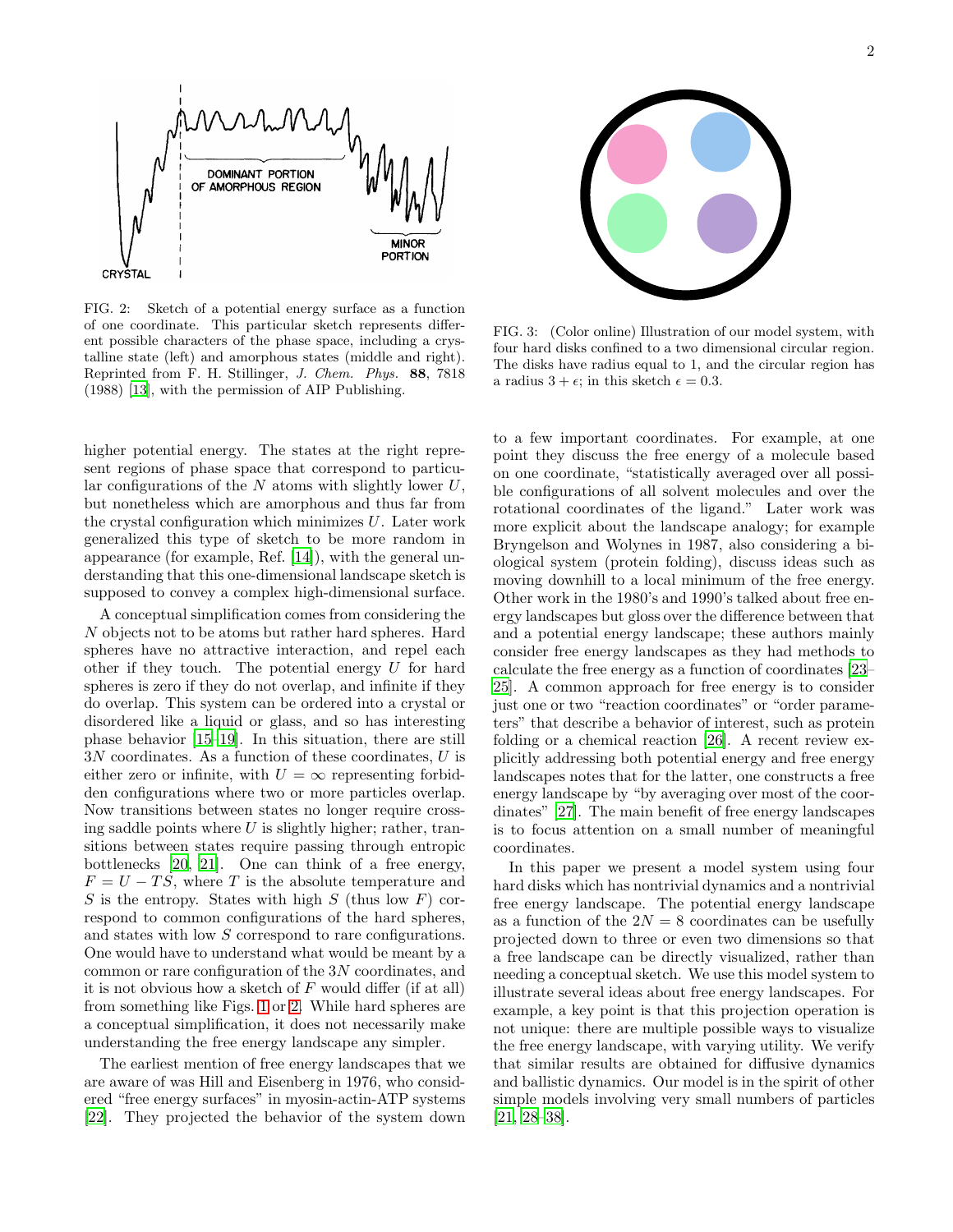

<span id="page-2-0"></span>FIG. 4: (Color online) The six distinct "equilibrium" states, labeled by the order of the disks in a clockwise direction. The bottom row of states are mirror images of the top row. At any given moment it is unlikely that the four particles are exactly arranged in a square, but rather these states should be understood as the situations where the order of the four particles is well defined. Likewise, rotations of these states are considered equivalent; only the order matters. For example, the state shown in Fig. [3](#page-1-1) is (1243).

## II. DYNAMICS OF THE MODEL SYSTEM

Figure [3](#page-1-1) shows the model system, comprised of four hard disks confined to a two-dimensional circular region; this is an extension of a previous model with three hard disks [\[21\]](#page-9-13). We let the disks move, subject to the constraint that no disk can overlap another disk or overlap the boundary of the system. The disks are distinguishable, so there are six "equilibrium" states, shown in Fig. [4.](#page-2-0) Changing from one state to another requires one of the disks to move through the middle of the system so as to swap locations with one of its neighbors. Examples of these swaps are shown in Fig.  $5(a-e)$  and Fig. [6\(](#page-4-0)a-e). Swapping locations requires a large enough system for this to occur: three disks must be able to align momentarily as the middle one passes through the other two. We define the disks all to have radius 1, and then the minimum system size is radius  $R = 3$ . A smaller R is possible, but then no rearrangements can occur. A larger system makes rearrangements easier, so accordingly we define the system radius to be  $R = 3 + \epsilon$ . Letting  $\epsilon \to 0$  results in behavior a bit like a crystalline or glassy system, in that particles become unable to rearrange, although they can still vibrate locally.

We use two simulation methods. The first method approximates diffusive motion for the particles, and will be used for most of the results presented in this paper. In this simulation, we consider a small trial move for a disk in a random direction. This move is accepted if the new position does not overlap any other disk or the boundary, and otherwise is rejected. A simulation time step occurs

when we have considered one trial move for each of the four disks (picked in random order at each time step). We choose a step size of  $L = 10^{-2.5}$  so that most steps are accepted, and verify that our results are insensitive to this choice. With this choice, the time it takes for a free particle to diffuse in the  $x$  (or  $y$ ) coordinate a distance 1 is given by  $\tau_D = 1/L^2 = 10^5$  time steps. Accordingly, we define our time in units of  $\tau_D$ . We run our simulations for  $10^4 - 10^5 \tau_D$ , long enough for at least 20 rearrangements to occur, and often 100 − 1000 rearrangements, depending on  $\epsilon$ . As will be seen, the smaller  $\epsilon$  is the longer it takes for a rearrangement to occur.

The second simulation method computes ballistic trajectories for each disk using an event-driven computation. For this simulation, the four disks are initialized with velocities  $v = 1$  in random directions, but with the constraint that the total angular momentum is zero. We calculate the next time for each possible collision (disk-disk or disk-wall) and advance the positions of the four particles to the earliest collision. The velocity of the colliding particle(s) are updated conserving energy and momentum. Where these results are presented in this paper, time is in units of  $\tau_v = 1/v = 1$ , the time it takes a non-colliding particle to move a distance of 1 (the disk radius) based on the initial velocity scale  $v$ ; note that the instantaneous velocity of the disks fluctuate due to the collisions, albeit with the total kinetic energy constant.

There are many possible ways to project from the 8 dimensional phase space in the disk coordinates down to lower dimensions. One needs to map from the four original positions down to a smaller number of coordinates. We choose to use vector operations. Relative positions are describable by vectors pointing from disks  $i$  to disks j:

$$
\vec{v}_{ij} = (x_j - x_i, y_j - y_i). \tag{1}
$$

With  $i \neq j$ , this is a set of six vectors (ignoring the counterparts in opposite direction, that is, using  $\vec{v}_{12}$  and not  $\vec{v}_{21} = -\vec{v}_{12}$ . While many operations could be done with these vectors to generate landscape coordinates, it is easiest to consider working with pairs of vectors: there are 15 such pairs. It also is useful to require each pair of vectors to depend on the coordinates of all four particles: this reduces the number of distinct pairs to 3. That is, considering the pair  $({\vec v}_{12}, {\vec v}_{13})$  is not desirable as it tell us nothing about particle 4, whereas the pair  $(\vec{v}_{12}, \vec{v}_{34})$  has some information about all four particles. Finally, we will consider the two straightforward vector operations to act on each pair of vectors: the cross product and the dot product, which will each result in a distinct free energy landscape.

We first consider the cross product, and will use this initially to illustrate the system dynamics. We compute the vector cross products:

<span id="page-2-1"></span>
$$
c_1 = (\vec{v}_{12} \times \vec{v}_{34}) \cdot \hat{z},
$$
  
\n
$$
c_2 = (\vec{v}_{13} \times \vec{v}_{42}) \cdot \hat{z},
$$
  
\n
$$
c_3 = (\vec{v}_{14} \times \vec{v}_{23}) \cdot \hat{z},
$$
\n(2)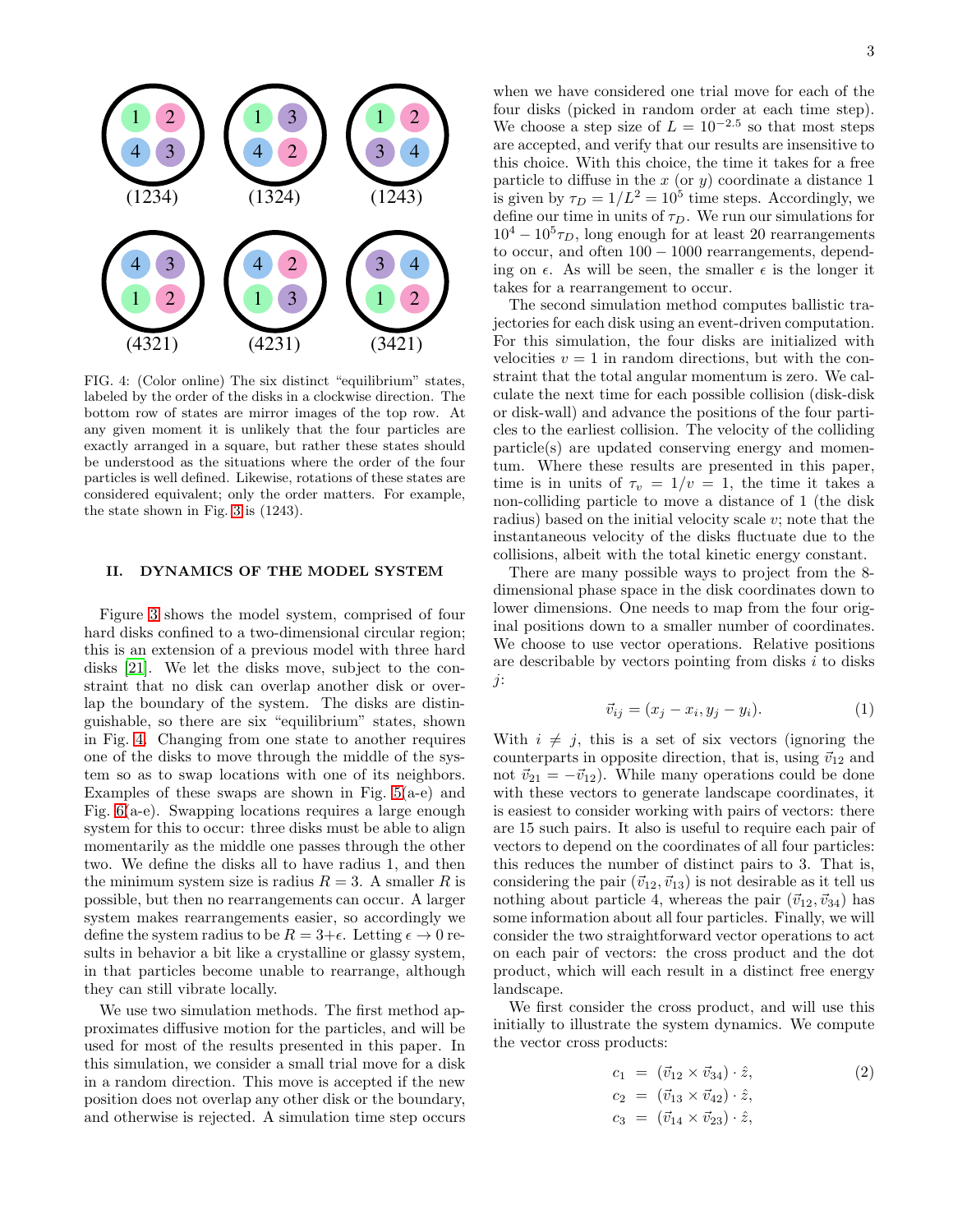where the final dot product with  $\hat{z}$  ensures that the c's are scalars;  $\hat{z}$  is the unit vector perpendicular to the twodimensional system. For the equilibrium configurations shown in Fig. [4,](#page-2-0) the  $c$ 's are positive, negative, or roughly zero depending on the arrangement of the four disks. For example, if the disks are arranged in a square of side length s, with the disks arranged (1243), then  $c_1 = +2s^2$ ,  $c_2 = c_3 = 0$ . If the disks are arranged in the opposite order (3421), then  $c_1 = -2s^2$  and  $c_2 = c_3 = 0$ . Likewise  $c_2$  and  $c_3$  are each nonzero for two opposite pairs of configurations, and zero for the other four.

Before constructing a free energy landscape with these coordinates, first consider the behavior of the system viewed through one of these coordinates, shown in Fig. [7.](#page-4-1) For a relatively large system size [panel (a),  $\epsilon = 0.3$ ], transitions happen fairly frequently. As the system size is decreased, panels (b) and (c) show transitions happen less frequently. This is because there is less ability for the disks to find a configuration where one disk passes through the middle of the system to swap places with one of the others.

Figure [8](#page-4-2) shows the mean time  $\tau$  between switching states as a function of the system size  $\epsilon$ . As  $\epsilon \to 0$  the switching time grows larger, confirming the qualitative picture of Fig. [7.](#page-4-1) It is perhaps a bit of a coincidence that as a function of  $\epsilon$  the magnitude of  $\tau$  is similar for diffusive dynamics (circles, in terms of  $\tau_D$ ) and ballistic dynamics (triangles, in terms of  $\tau_v$ ). The particular power law dependence  $\tau \sim \epsilon^{-9/2}$  will be explained in Sec. [IV.](#page-7-0)

The behavior appears similar to a glass transition, in that the time scale for rearrangement grows dramatically as  $\epsilon \to 0$ . As a molten glass is cooled, its viscosity grows dramatically – which is to say, the time scale for internal rearrangements grows dramatically [\[2,](#page-8-2) [39,](#page-9-21) [40](#page-9-22)]. The previous three disk model (which inspired this four disk model) was designed to capture the basic crowding that can lead to a glass transition [\[21\]](#page-9-13). The coordinated motion of the four disks during a transition from one basic state to another conceptually resembles what is seen in simulations of materials close to the glass transition [\[3,](#page-8-1) [41,](#page-9-23) [42\]](#page-9-24).

#### III. FREE ENERGY LANDSCAPES

We wish to use the simulation data to map the free energy landscape. In the original senses of Marcelin [\[7](#page-9-2)] and Goldstein [\[1\]](#page-8-0), the potential energy is an 8-dimensional landscape as we have four disks each of which is described by two coordinates  $(x, y)$ . Some states are allowed (states such that no disks overlap) and those all have equal probability. To generate a more interesting free energy landscape, we must project the 8-dimensional description down to lower dimensions, where we will see that states do not have equal probability – thus leading to an entropic penalty for some states, and a nontrivial free energy landscape.



<span id="page-3-0"></span>FIG. 5: (Color online) (a) Real space trajectories during a transition with system size  $\epsilon = 0.18$  and using diffusive dynamics. The letters correspond to the snapshots of the system shown in panels (b-e). In this transition  $(1243) \rightarrow (1324)$ , the outlined disk moves through the middle. The total time pictured is  $10\tau_D$ , and steps are drawn spaced by  $\Delta t = 0.01\tau_D$ . (f) Free energy landscape in the variables  $(c_1, c_2, c_3)$ . (g) Free energy landscape in the variables  $(d_1, d_2)$ . (h) Free energy landscape in the variables  $(u_1, u_2)$ . In panels  $(f, g, h)$ , the positions corresponding to snapshots (b) through (e) are marked.

Before further choosing a projection, we first consider what transitions between the states are possible. In Fig. [4,](#page-2-0) consider changing from one of the states to another one. For example, changing between (1234) to (1324) requires swapping disks 2 and 3. This can be done by having disk 2 move to the middle of the system,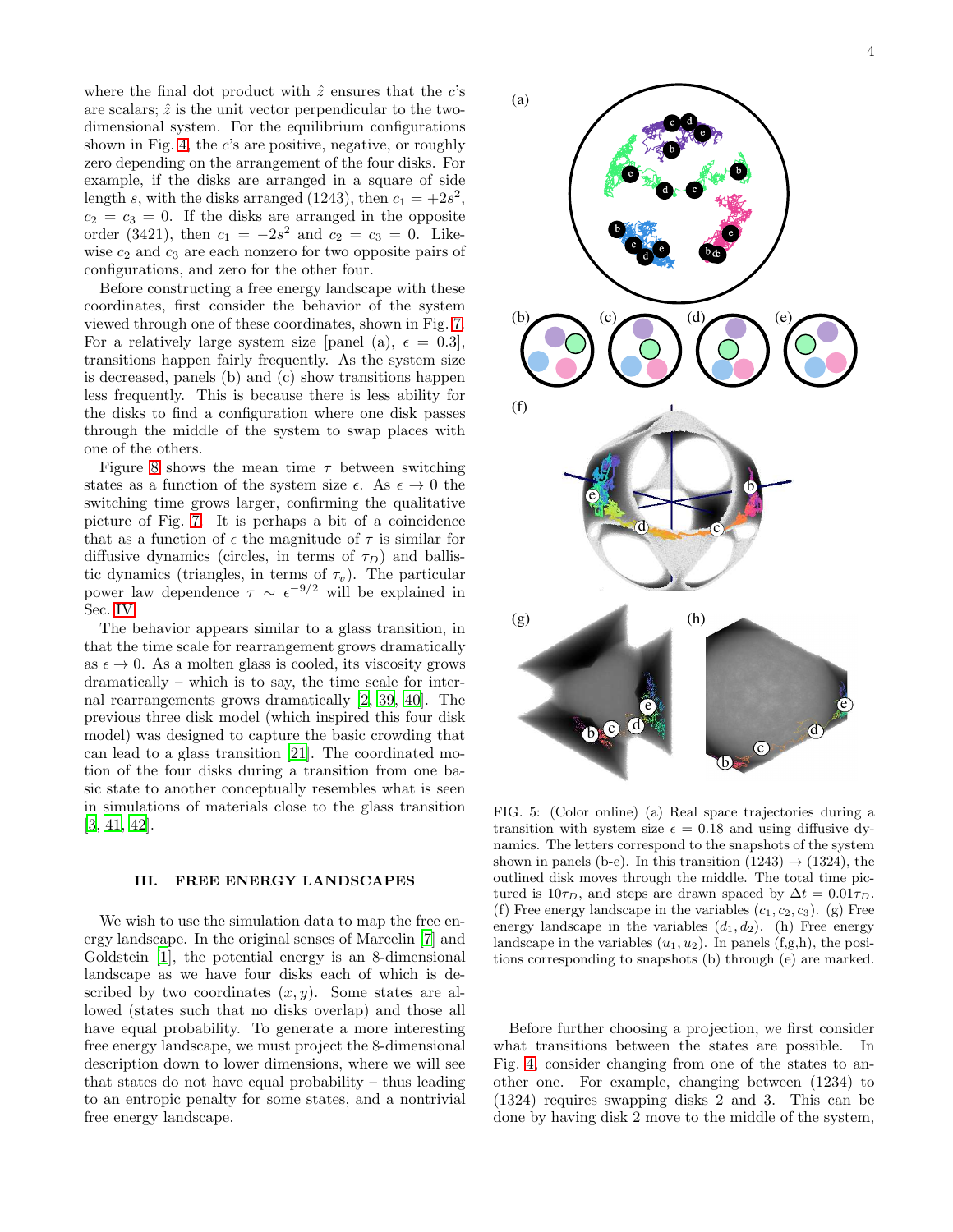

<span id="page-4-0"></span>FIG. 6: (Color online) (a) Real space trajectories during a transition with system size  $\epsilon = 0.20$  and using ballistic dynamics. Letters correspond to the snapshots shown in panels (b-e). In this transition  $(3421) \rightarrow (1234)$ , the outlined disk moves through the middle. The total time pictured is  $4\tau_v$ . (f) Free energy landscape in the variables  $(c_1, c_2, c_3)$ . (g) Free energy landscape in the variables  $(d_1, d_2)$ . (h) Free energy landscape in the variables  $(u_1, u_2)$ . In panels  $(f,g,h)$ , the positions corresponding to snapshots (b) through (e) are marked. Note that the phase space trajectory in (f) has been rotated; in particular this is a different perspective than shown in Fig. [5\(](#page-3-0)f).

and then swap places with disk 3; or likewise disk 3 could be the one to move through the middle. Changing from (1234) to (4321) requires two such swaps, as simultaneously swapping two disks across the diagonal requires  $R > 4$ . In fact, starting at any one of the states in Fig. [4,](#page-2-0) there are four choices of adjacent particle pairs that could



<span id="page-4-1"></span>FIG. 7: (Color online) Trajectories of the coordinate  $c_1$  as a function of time, for system sizes  $\epsilon$  as indicated, using diffusive dynamics. Transitions indicate one of the disks passing through the middle of the system. Note that  $c_1$  is zero for four of the six states shown in Fig. [4,](#page-2-0) so some transitions that keep  $c_1 = 0$  are not apparent in the data, but would be apparent in plots of  $c_2$  and  $c_3$ .



<span id="page-4-2"></span>FIG. 8: (Color online) The switching timescale  $\tau$  as a function of the system size  $\epsilon$ , for diffusive dynamics (circles, in units of  $\tau_D$ ) and ballistic dynamics (triangles, in units of  $\tau_v$ ). As  $\epsilon \to 0$  the timescale grows as  $\epsilon^{-9/2}$  as indicated by the solid line. The uncertainties are 95% confidence intervals; where not shown, the uncertainties are smaller than the symbol size.

be swapped, leading to four different new states. The only state for which a direct transition is disallowed is the mirror image state, which requires two particle pair swaps. The easiest way to picture this is to have each state correspond to a face of a cube. Only transitions between adjacent cube faces are allowed.

The phase space of  $c_1, c_2, c_3$  (Eqns. [3\)](#page-2-1) has the desired cubical symmetry for our free energy landscape. To generate the landscape, we compile a histogram of the microstates seen in the simulation,  $\Omega(c_1, c_2, c_3)$ . The entropy is then  $S = k_B \ln \Omega(c_1, c_2, c_3)$  using Boltzmann's constant  $k_B$ . The free energy landscape is  $F = U - TS =$  $-TS$  (since  $U = 0$  must be true for non-overlapping hard disks). Equivalently, we can consider  $-\ln \Omega$  to be the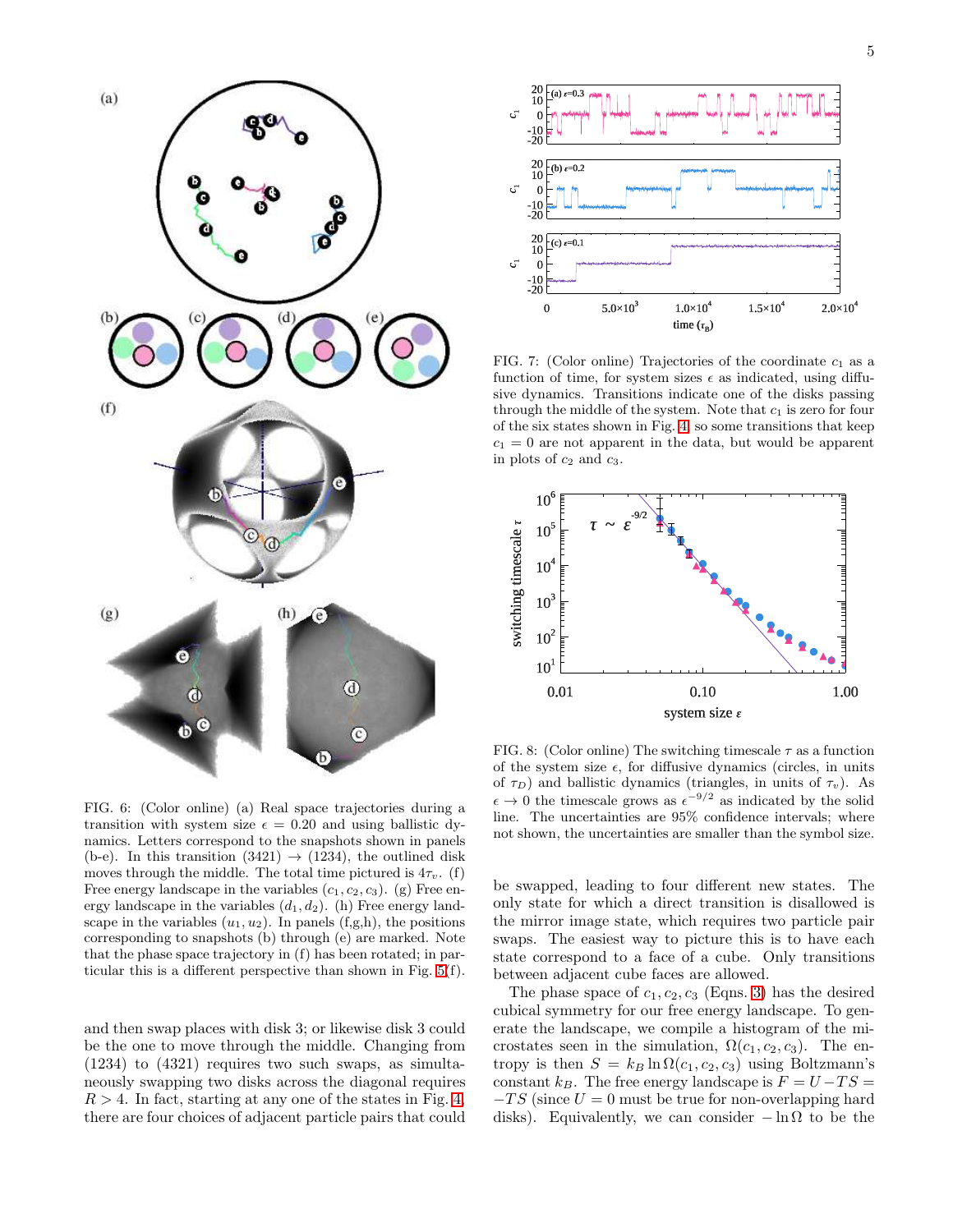

<span id="page-5-0"></span>FIG. 9: (Color online) Free energy landscape in the variables  $c_1, c_2, c_3$  for system size  $\epsilon = 0.5$ , projected onto a unit sphere. The blue lines indicate the axes  $(c_1, etc.)$  and the red points are contours at  $2k_BT$  (the square-shaped contour) and  $4k_BT$ (the stretched contour). The black regions pierced by the axes correspond to the lowest points in the landscape (states with highest entropy).

free energy landscape in units of  $k_BT$ . In this threedimensional phase space, it turns out that states near the origin are never seen (for  $R < 4$ ), so this phase space can be safely projected onto the surface of a unit sphere. This projection is shown in Fig. [9,](#page-5-0) where the large squarish regions correspond to the equilibrium states, and the tenuous connections through the triangular corner regions show transition paths between the equilibrium states. The empty circular regions correspond to the cube edges, which are configurations that would cause disks to overlap and thus are forbidden.

This is our first free energy landscape. The colors in Fig. [9](#page-5-0) indicate the height of the free energy landscape, with darker colors being the minima corresponding to the equilibrium states. To change states, the system must undergo a real-space rearrangement which corresponds to moving from a cube face "up" the energy landscape to one of the corners, and then back "down" to a different cube face; one such trajectory is shown in Fig. [5\(](#page-3-0)f). Given that this is mapped to the surface of a unit sphere, this landscape is a function of only two (angular) coordinates, although given the cubical symmetry it is perhaps more useful to think of this as a function of the three c's which have the proper symmetry. Nonetheless, it is intriguing that the 8 original coordinates can be usefully reduced down to two or three effective coordinates in this free energy landscape.

We now consider a second free energy landscape. Three dot products can be defined as:

<span id="page-5-1"></span>
$$
q_1 = \vec{v}_{12} \cdot \vec{v}_{34}, \tag{3}
$$

$$
q_2 = \vec{v}_{13} \cdot \vec{v}_{42}, q_3 = \vec{v}_{14} \cdot \vec{v}_{23}.
$$

With these choices, if the four disks are arranged at the corners of a square of side length s such as in Fig. [4,](#page-2-0) one of the dot products will be zero and the other two will be  $\pm s^2$ . However, states that are reversed are indistinguishable: (1234) is identical to (4321). Thus, rather than six unique states with cubical symmetry, there are three unique states with triangular symmetry. They are  $(q_1, q_2, q_3) = (s, -s, 0); (-s, 0, s);$  and  $(0, s, -s)$ . In three dimensions, these are the corners of an equilateral triangle. Given that these three points span a plane, we can project the data onto a 2D plane by defining three mutually perpendicular unit vectors:

<span id="page-5-2"></span>
$$
\hat{d}_1 = (+1, -1, 0)/\sqrt{2}, \n\hat{d}_2 = (+1, +1, -2)/\sqrt{6}, \n\hat{d}_3 = (+1, +1, +1)/\sqrt{3}
$$
\n(4)

where  $d_1$  is directed toward the  $(s, -s, 0)$  location,  $d_2$ is chosen to be in-plane and perpendicular to  $d_1$ , and  $\hat{d}_3 = \hat{d}_1 \times \hat{d}_2$ . In the plane spanned by  $\hat{d}_1$  and  $\hat{d}_2$ , we define coordinates by  $d_1 \equiv \hat{d}_1 \cdot (q_1, q_2, q_3), d_2 \equiv \hat{d}_2 \cdot (q_1, q_2, q_3).$ It turns out that  $\hat{d}_3 \cdot (q_1, q_2, q_3) = 0$  which can be shown by putting in the definitions of  $q_1, q_2, q_3$  in terms of the original disk positions. This shows that the coordinates  $(q_1, q_2, q_3)$  lie on a plane rather than filling a threedimensional region.

A visualization of the 2D  $(d_1, d_2)$  free energy landscape is shown in Fig.  $10(a)$ . The dark regions are the equilibrium states, and the brighter regions correspond to higher locations on the free energy landscape (lower entropy, and thus the unlikely transition regions). While this representation collapses the six equilibrium states into three minima, nonetheless all transitions are seen in this free energy landscape as landscape trajectories from one local minimum to another one. One such transition is shown in Fig.  $5(g)$ .

One final free energy landscape that is useful to consider is formed by defining the  $q$  variables (Eqns. [3\)](#page-5-1) using unit vectors; that is, changing from  $\vec{v}_{12}$  to  $\hat{v}_{12}$ . The landscape coordinates are then defined using the  $\tilde{d}$  vectors given in Eqns. [4,](#page-5-2) leading to coordinates  $(u_1, u_2)$  in analogy with  $(d_1, d_2)$ . The landscape for these coordinates is shown in Fig.  $10(c)$ . Figure [5\(](#page-3-0)h) illustrates a trajectory through this landscape.

Crossings through the exact middle of the phase space [either the  $(d_1, d_2)$  or  $(u_1, u_2)$  phase space] correspond to an unusual situation where the transition is equally likely to go to any of three different equilibrium states, as shown in Fig. [6.](#page-4-0) The disks near the edge of the system become symmetrically placed around the disk in the center, as shown in Fig. [6\(](#page-4-0)d). This arrangement allows the central disk to be equally likely to go to any of the three possible equilibrium states. In the cubical free energy landscape of Fig. [9,](#page-5-0) this configuration corresponds to the centers of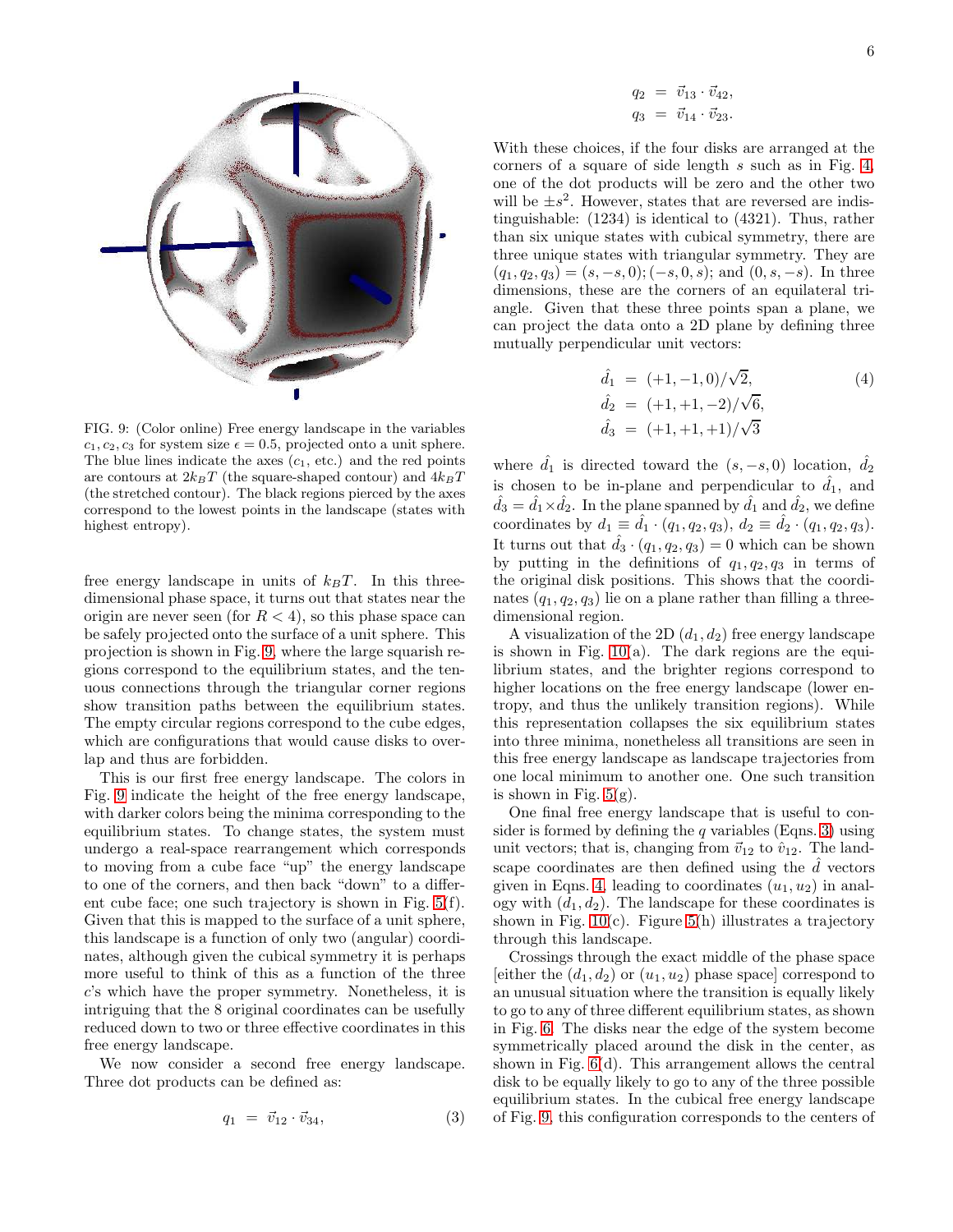

<span id="page-6-0"></span>FIG. 10: (a) Free energy landscape in  $(d_1, d_2)$  coordinates for  $\epsilon = 0.4$ . The landscape is bounded by the whitest points. Within the landscape, darker regions are lower (more probable). The red contours are at  $1k_BT$ ,  $3k_BT$ , and  $5k_BT$ . The center of the landscape is a broad local maximum with a height of  $4.9k_BT$ . (b) Map of the effective diffusivity at each point in the landscape. The diffusivity in the center is 1.22 times greater than the diffusivity in the three darker spots. The diffusivity near the long straight outer edges of the landscape is 1.48 times greater than the diffusivity in the darker spots. (c) Free energy landscape in the  $(u_1, u_2)$  coordinates for  $\epsilon = 0.4$ . The red contours are at  $1k_BT$ ,  $3k_BT$ ,  $5k_BT$ , and  $7k_BT$ . The center of the landscape has a height of  $7.3k_BT$ . (d) Map of the effective diffusivity at each point in the landscape. The diffusivity in the center is 2.8 times greater than the diffusivity at the dark edges.

the corners of the cube  $[Fig. 6(f)]$  $[Fig. 6(f)]$  $[Fig. 6(f)]$ , where transitions to any of the adjacent three faces is equally likely.

These three free energy landscape representations (the  $c$  variables using the cross products, the  $d$  variables using the dot product, and the  $u$  variables using the dot product of unit vectors) illustrate our first point about free energy landscapes: Multiple free energy landscapes can be constructed to represent the same system. This point was also made in Ref. [\[21\]](#page-9-13), which presented two different one-dimensional landscapes for a system with three hard disks. To an extent this observation is trivial: even the original coordinate system is arbitrary. One could use Cartesian  $(x, y)$  coordinates to describe the position of each disk, or polar coordinates  $(r, \theta)$ . It is reasonable that likewise a free energy landscape could be described by different coordinates.

However, one fact is intriguing: the different represen-tations [Figs. [9](#page-5-0) and  $10(a,c)$ ] lead to different free energy



<span id="page-6-1"></span>FIG. 11: (Color online) The blue circles are  $\ln(\tau)$ , the log of the switching time scale. The straight line is the same as shown in Fig. [8.](#page-4-2) The diamonds, squares, and triangles indicate the free energy barrier height for the  $u, c$ , and  $d$  free energy landscape variables, respectively. Uncertainties for all points are smaller than the symbol size.



<span id="page-6-2"></span>FIG. 12: (Color online) Free energy landscapes with  $\epsilon = 0.2$ for (a) the  $(d_1, d_2)$  variables and (b) the  $(u_1, u_2)$  variables. Equivalent points in the two phase spaces are marked by the red regions (left side of both images) and the green regions (right side of both images).

barrier heights! The barrier heights are plotted in Fig. [11.](#page-6-1) The free energy barrier heights are similar for the cross products landscape (squares) and the original dot products landscape (triangles), and markedly higher for the unit vector landscape (diamonds). For the first two, it is clear that  $ln(\tau) \sim F_B$ , that is, the switching time scale grows essentially exponentially with the barrier height. (The deviation from this relationship at large  $\epsilon$  is due to the large system size where the disks require more time to diffuse across the system in order to have a transition [\[21\]](#page-9-13). That is, as  $R$  gets large, the disks spend more time farther apart from one another, and thus the switching time is no longer dominated by the free energy barrier.) The free energy barrier from  $(u_1, u_2)$  is not only consistently larger than the other two, but also grows faster as  $\epsilon \to 0$  than the other two barriers.

This brings us to our second point about free energy landscapes: The nonlinear mapping used to create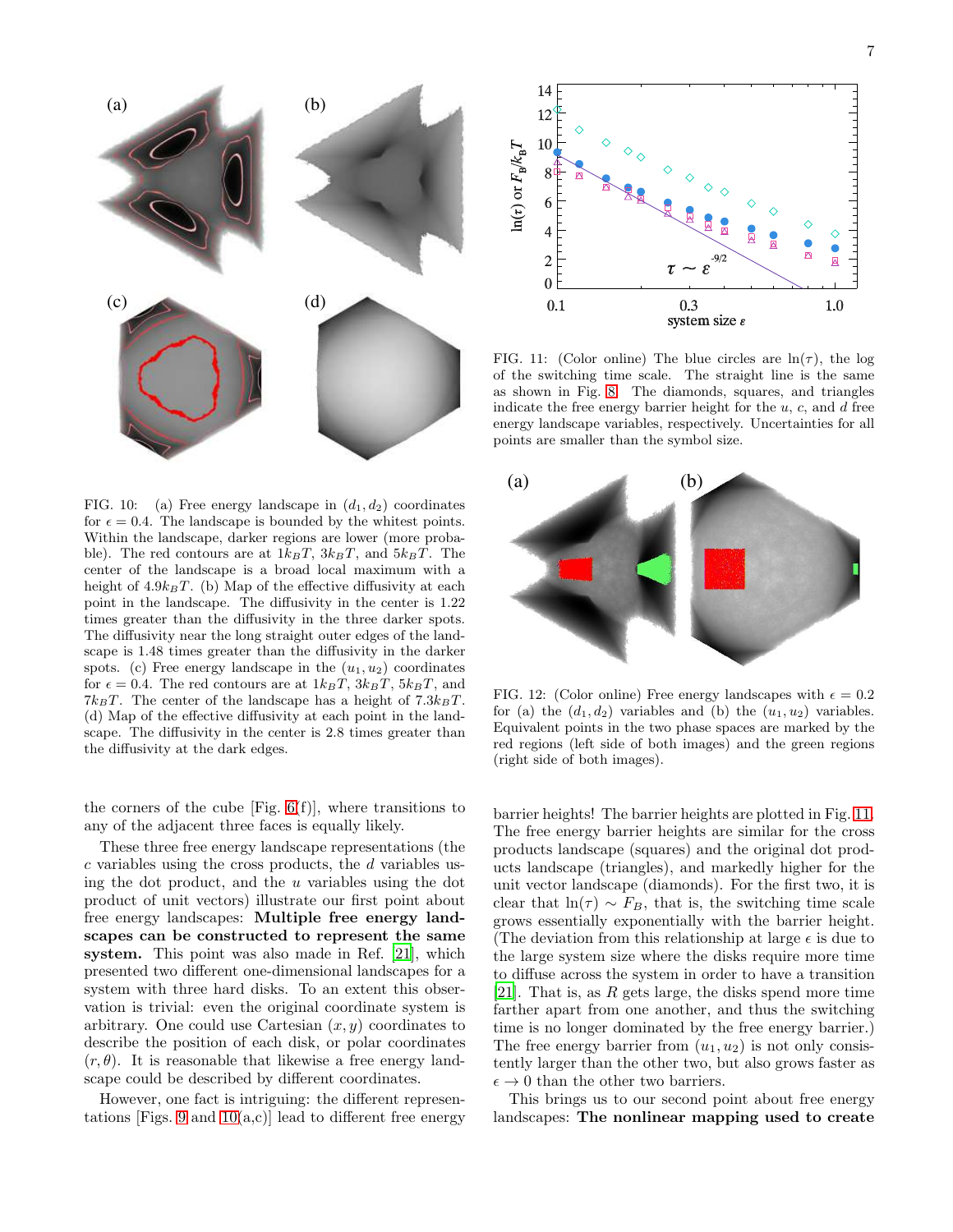free energy landscapes can distort the free energy barrier height. This is especially true when comparing different free energy landscapes. To understand this, consider the mapping from the original 8-dimensional space to a projected free energy landscape. There is some region of the original 8-dimensional space corresponding to the transition states between equilibria with size  $\Omega_t$ , and another region corresponding to the equilibria states of size  $\Omega_e$ . Figure [12](#page-6-2) shows that these do not map to equivalent proportions of different landscapes:  $\Omega_t$  takes up a large portion of the  $(u_1, u_2)$  landscape and  $\Omega_e$  takes up a small portion, as seen in Fig. [12\(](#page-6-2)b), large red square and small green rectangle, respectively. However, they map onto nearly equivalent areas in the  $(d_1, d_2)$  landscape, as seen in Fig.  $12(a)$ . For any given small region in the central transition region of Fig. [12\(](#page-6-2)b), there are fewer microstates – the density of microstates per unit area is lower – and thus the entropic barrier  $\sim -\ln \Omega$  is higher. Also important is that the density of microstates in the equilibrium region is higher [comparing the green points of Fig.  $12(a,b)$ , thus increasing the entropy associ-

ated with those common states for the  $(u_1, u_2)$  landscape, which further increases the entropic barrier for the rare

transition states.

To be clear, all of these projections are valid and are free energy landscapes for the same system – and the switching time between equilibrium states cannot depend on how we represent the free energy landscape. To understand how the switching time is independent of the free energy landscape, we need to understand how diffusive motion occurs on each landscape. As pointed out by Frenkel [\[43](#page-9-25)], the switching time between two minima is a product of the barrier height and the time it takes to move across the barrier. The latter is based on the barrier width and the diffusion rate across that region. As seen in Fig. [10\(](#page-6-0)a,c) the barrier is much wider for the  $(u_1, u_2)$ coordinates as well as taller – but also, the system diffuses through this region more quickly. This can be seen by comparing the segment sizes between panels (g) and (h) of Fig. [5.](#page-3-0) Each segment corresponds to 1000 simulation time steps, and these correspond to larger relative distances in phase space in Fig. [5\(](#page-3-0)h). The combined influence of barrier height, barrier width, and diffusion rate through the transition region are such that the time scale for a transition is the same for all free energy landscapes – as it must be. As it happens, the  $(c_1, c_2, c_3)$  and  $(d_1, d_2)$ landscapes have essentially unchanging crossing attempt rates as  $\epsilon \to 0$  and thus ln( $\tau$ ) ~  $F_B$  stays true. This suggests that these two landscape representations are more "useful" to a physicist. To be clear, this discussion has focused on diffusion; similar comments would apply to the ballistic dynamics, where a constant real-space velocity yields different rates of transport in different landscapes.

Effective diffusion rates can vary between landscapes, but the story of diffusion on a free energy landscape is more complicated than that. A third point about free energy landscapes is diffusion rates on the free energy landscape can vary spatially. This is demonstrated in Fig.  $10(b,d)$ , which shows the the effective diffusivity at each point in the landscapes corresponding to panels (a,c). The effective diffusivity was determined by simulating the system for a long time  $(>100$  transitions). At each time we save the position that the system is at in the landscape, and then measure how much that position changes in the next simulation time step. The effective diffusion is measured as the mean square landscape displacement, as a function of the initial coordinate. Recall that at each time step, disks can move a distance  $10^{-2.5}$ in any direction in real space: this is always the same no matter where the disk is, with the exception of configurations where that movement is disallowed so that overlaps are avoided. In the landscape, however, the motion depends on the transformation from the 8 real space coordinates into the landscape coordinates, and this is nonlinear. The real space motions result in a smaller or larger movement within the landscape depending on the position, as Fig. [10\(](#page-6-0)b,d) demonstrates. For example, if all four disks are far from each other, then slight real-space motions change their relative angles  $\theta$  by small amounts. Recall that cross products such as Eqns. [3](#page-2-1) are related to  $\sin \theta$  and dot products such as Eqns. [4](#page-5-2) are related to  $\cos \theta$ , so thus regions of the landscape corresponding to disks far apart in real space have smaller changes in  $\theta$  and therefore have slower landscape motion. Again, while this discussion is considering diffusive dynamics, similar comments hold for ballistic dynamics: a constant realspace velocity leads to a non-constant velocity through a landscape.

## <span id="page-7-0"></span>IV. QUANTIFYING THE ENTROPIC BARRIER

Returning to the question of the power-law dependence of the switching time scale  $\tau$  on  $\epsilon$  seen in Fig. [8,](#page-4-2) we can understand this by recognizing it is an entropic barrier. Following Ref. [\[21\]](#page-9-13), the barrier can be quantified by counting the number of microstates  $\Omega_t$  available at a transition. A transition involves three collinear disks: the center disk is the one passing between the other two, thus defining a swap, see for example Fig.  $5(c,d)$ . If this line is along a diameter of the system, then the relative positions of each of those three disks are described by just three coordinates. The length of the diameter is  $6 + 2\epsilon$ , but as each disk has a diameter of length 2, the amount of free space is  $2\epsilon$ . If one disk was confined to this much free space, then  $\Omega_t = 2\epsilon$ . For the three disks, while they must share this free space, they each have  $O(\epsilon)$  possible positions and thus  $\Omega_t \sim \epsilon^{3}$  for the three of them; this can be confirmed by an exact calculation [\[21\]](#page-9-13). However, transitions can occur when the disks are along a line other than the diameter, so long as that line is at least of length 6. The position of that line has  $O(\epsilon^{1/2})$  possibilities, giving  $\Omega_t \sim \epsilon^{7/2}$  for three disks to make a transition [\[21\]](#page-9-13). The fourth disk, which is not as involved in the transition, nonetheless needs to be out of the center of the system: the number of microstates corresponding to this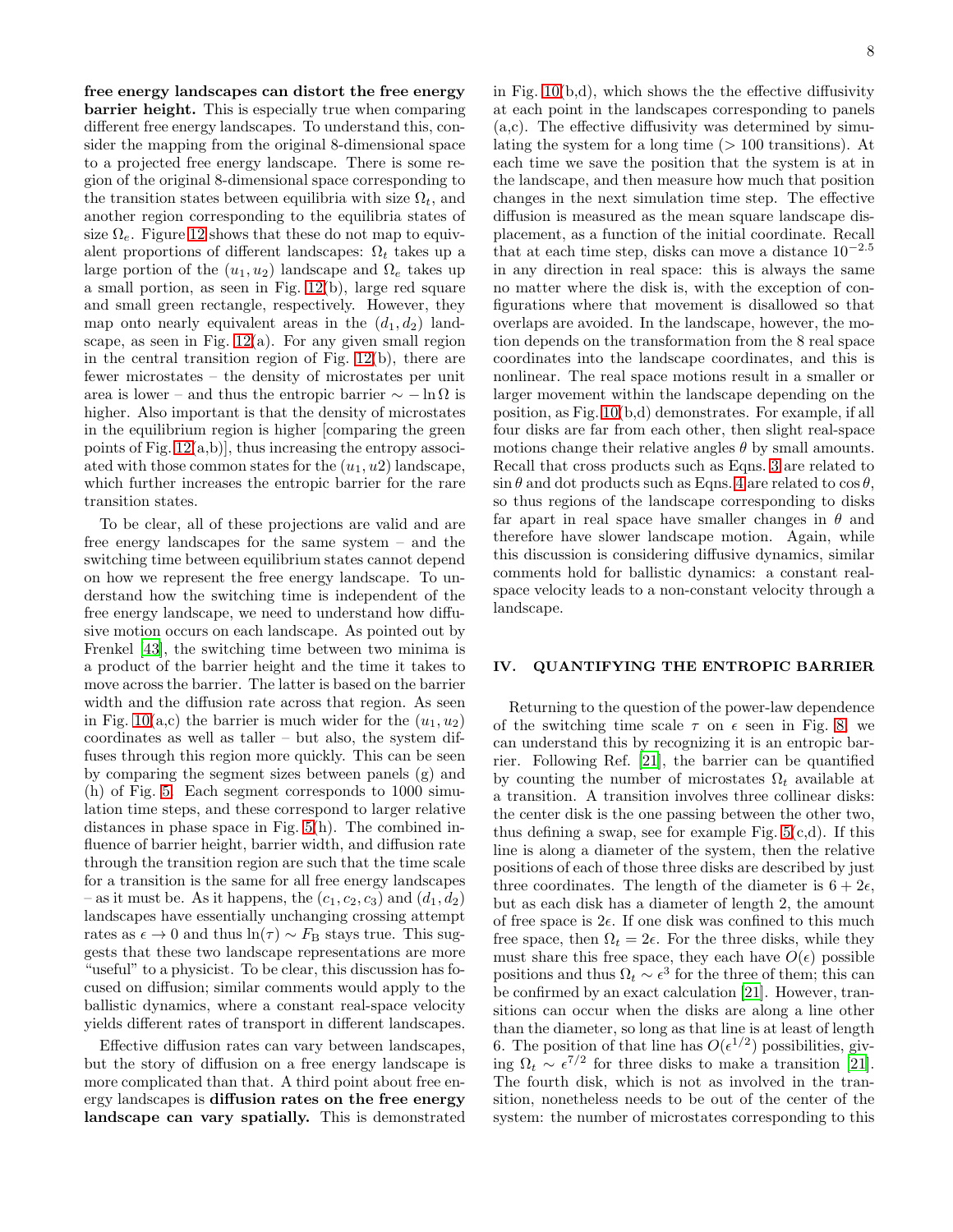extra degree of freedom is also proportional to  $\epsilon$ , leading to the overall  $\Omega_t \sim \epsilon^{9/2}$ .

Compared to this transition state, the number of microstates  $\Omega_e$  associated with the equilibrium states is quite large, and essentially independent of  $\epsilon$  when  $\epsilon \ll 1$ . Therefore growth of the entropic barrier as  $\epsilon \to 0$  is determined by the  $\epsilon$  dependence of  $\Omega_t$  (related to the transition state). This argument then suggests an entropic barrier that grows as  $F_{\rm B}/k_BT = -S_{\rm B}T/k_BT \sim -\ln \Omega_t \sim$  $\ln \epsilon^{-9/2}$ . In other words, the system has to find one of the rare transition microstates counted by  $\Omega$  as opposed to being in the many microstates associated with a common configuration. The scarcity of the transition microstates as  $\epsilon$  becomes small is what increases the entropic barrier, and thus slows down the transition. There is also a time scale  $\tau_0$  for attempts to cross the barrier, such that  $\tau = \tau_0 \exp(F_B/k_B T) \sim \tau_0 \epsilon^{-9/2}$ . Figure [8](#page-4-2) shows this relation holds as  $\epsilon \to 0$ . Note that this argument of counting the microstates does not depend on defining a free energy landscape. Rather, this is a direct counting of microstates in the original 8 dimensional state space, and thus does not have any of the arbitrariness of defining new coordinates.

#### V. CONCLUSIONS

We have presented a simple model system comprised of four disks moving in a small region. This system can be described by several different free energy landscapes, with greater or lesser success. The spherical representation shown in Fig. [9](#page-5-0) has the advantage of emphasizing the symmetry of the landscape and the existence of six unique local minima. However, it has the drawback of requiring a 3D representation, and thus is slightly harder to depict on the printed page. The simpler triangular landscape of Fig.  $10(a)$  collapses the six minima into three, with the gained advantage of a purely 2D representation. A different version of this triangular landscape, shown in Fig.  $10(c)$ , has the disadvantage that the apparent free energy barrier height is not as useful for determining the transition rate between states. These three landscapes illustrate the main points we have made about free energy landscapes: (a) a system does not have "the" free energy landscape, but rather multiple free energy landscapes can be defined for a given system; (b) different free energy landscapes have different apparent barrier heights; (c) the different apparent barrier heights are compensated for by different effective diffusivity rates on different landscapes, such that the transition rate between states is independent of choice of free energy landscape descrip-

tion. A related point is that the effective diffusivity rate depends on the location in the free energy landscape. For well-chosen free energy landscapes and in the limit of small system size, the transition time scale between states has an Arrhenius scaling depending on the free energy barrier height. For simulations with ballistic dynamics, the conclusions about diffusivity map smoothly to conclusions about speed of trajectories through the different landscapes.

One additional point can be made by comparing this four disk model with an earlier three disk model [\[21](#page-9-13)]. The earlier model has free energy landscapes describable by only one coordinate, for example  $\vec{v}_{12} \times \vec{v}_{13}$  (compare with our Eqn. [3\)](#page-2-1). By adding one disk, we need to add at least one coordinate in a useful free energy landscape description. Clearly as we increase the number of disks (or consider spheres moving in three dimensions) we will need more coordinates for a free energy landscape description. It seems likely that the number of needed coordinates will scale as the number of particles  $N$  for large  $N$ , but exactly how this scaling should behave for large  $N$  is unclear. Nonetheless, it suggests that one can imagine that a free energy landscape for  $N \gg 1$  can be described by some space with a dimensionality lower than the original coordinate space, and the landscape will be highly symmetric albeit in some number of dimensions hard to visualize. It is plausible that explicitly constructed free energy landscapes for large systems may be of limited use given that they are still high-dimensional, as is the original potential energy landscape. Nonetheless we note that often authors do think about free energy landscapes for hard particle systems  $(e.g., [31-33, 44, 45])$  $(e.g., [31-33, 44, 45])$  $(e.g., [31-33, 44, 45])$  $(e.g., [31-33, 44, 45])$  $(e.g., [31-33, 44, 45])$  so it is encouraging to think that such landscapes could, at least hypothetically, be constructed in a manner such as we have done in this work.

A final comment is that if the particles in a system are not hard, but interact with some interaction potential, then the potential energy term  $U$  contributes also to the free energy. This situation is considered elsewhere in the context of the earlier three disk model [\[46](#page-10-0)], which found that the entropic and energetic contributions to the free energy landscape are often comparable. That is, transitions can require both a thermal fluctuation that allows particles to interact more strongly and increase U, and also that particles find a rare, low entropy state. Nonetheless, the main points listed above for free energy landscapes will still be true for situations with nontrivial potential energy.

We thank G. L. Hunter for helpful discussions. This work was supported by the National Science Foundation (CBET-1336401 and CBET-1804186).

<span id="page-8-0"></span>[1] M. Goldstein. "Viscous liquids and the glass transition: A potential energy barrier picture." *J. Chem. Phys.*, 51, 3728–3739 (1969).

*Adv. Phys.*, 54, 471–524 (2005).

- <span id="page-8-1"></span>[3] V. K. de Souza & D. J. Wales. "Energy landscapes for diffusion: Analysis of cage-breaking processes." *J. Chem. Phys.*, 129, 164507 (2008).
- <span id="page-8-2"></span>[2] F. Sciortino & P. Tartaglia. "Glassy colloidal systems."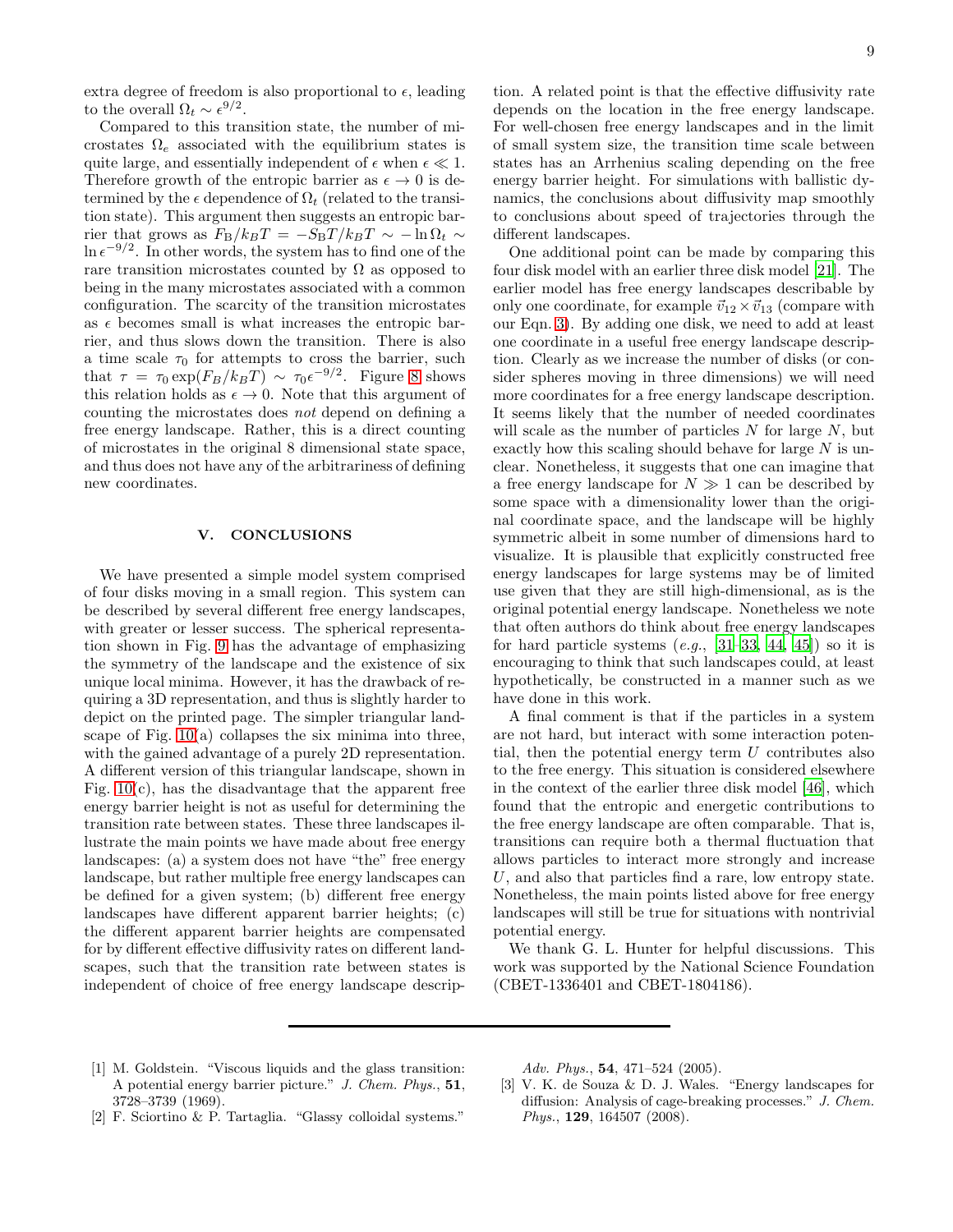- <span id="page-9-0"></span>[4] J. D. Bryngelson, J. N. Onuchic, N. D. Socci, & P. G. Wolynes. "Funnels, pathways, and the energy landscape of protein folding: A synthesis." *Proteins: Structure, Function, and Bioinformatics*, 21, 167–195 (1995).
- [5] R. S. Berry, N. Elmaci, J. P. Rose, & B. Vekhter. "Linking topography of its potential surface with the dynamics of folding of a protein model." *Proc. Nat. Acad. Sci.*, 94, 9520–9524 (1997).
- <span id="page-9-1"></span>[6] J. A. Joseph, K. Röder, D. Chakraborty, R. G. Mantell, & D. J. Wales. "Exploring biomolecular energy landscapes." *Chem. Comm.*, 53, 6974–6988 (2017).
- <span id="page-9-2"></span>[7] R. Marcelin. "Expression des vitesses de transformation des systèmes physico-chimiques en fonction de l'affinité." *Compt. Rend. Hebd. Seances Acad. Sci.*, 158, 116–118 (1914).
- <span id="page-9-3"></span>[8] S. Awasthi & N. N. Nair. "Exploring high-dimensional free energy landscapes of chemical reactions." *WIREs Comput. Mol. Sci.*, 9, e1398 (2019).
- <span id="page-9-4"></span>[9] F. Krzakala & J. Kurchan. "Landscape analysis of constraint satisfaction problems." *Physical Review E*, 76, 021122 (2007).
- <span id="page-9-5"></span>[10] A. J. Ballard, R. Das, S. Martiniani, D. Mehta, L. Sagun, J. D. Stevenson, & D. J. Wales. "Energy landscapes for machine learning." *Phys. Chem. Chem. Phys.*, 19, 12585–12603 (2017).
- <span id="page-9-6"></span>[11] K. J. Laidler. "Rene Marcelin (1885-1914), a short-lived genius of chemical kinetics." *J. Chem. Educ.*, 62, 1012 (1985).
- <span id="page-9-7"></span>[12] F. H. Stillinger & T. A. Weber. "Packing structures and transitions in liquids and solids." *Science*, 225, 983–989 (1984).
- <span id="page-9-8"></span>[13] F. H. Stillinger. "Supercooled liquids, glass transitions, and the Kauzmann paradox." *J. Chem. Phys.*, 88, 7818– 7825 (1988).
- <span id="page-9-9"></span>[14] F. H. Stillinger. "A topographic view of supercooled liquids and glass formation." *Science*, 267, 1935–1939 (1995).
- <span id="page-9-10"></span>[15] B. J. Alder & T. E. Wainwright. "Phase transition for a hard sphere system." *J. Chem. Phys.*, 27, 1208–1209 (1957).
- [16] W. W. Wood & J. D. Jacobson. "Preliminary results from a recalculation of the Monte Carlo equation of state of hard spheres." *J. Chem. Phys.*, 27, 1207–1208 (1957).
- [17] J. D. Bernal. "The Bakerian lecture, 1962. The structure of liquids." *Proc. Roy. Soc. London. Series A*, 280, 299– 322 (1964).
- [18] B. Widom. "Intermolecular forces and the nature of the liquid state." *Science*, 157, 375–382 (1967).
- <span id="page-9-11"></span>[19] P. N. Pusey & W. van Megen. "Phase behaviour of concentrated suspensions of nearly hard colloidal spheres." *Nature*, 320, 340–342 (1986).
- <span id="page-9-12"></span>[20] H. X. Zhou & R. Zwanzig. "A rate process with an entropy barrier." *J. Chem. Phys.*, 94, 6147–6152 (1991).
- <span id="page-9-13"></span>[21] G. L. Hunter & E. R. Weeks. "Free-energy landscape for cage breaking of three hard disks." *Phys. Rev. E*, 85, 031504 (2012).
- <span id="page-9-14"></span>[22] T. L. Hill & E. Eisenberg. "Reaction free energy surfaces in myosin-actin-ATP systems." *Biochemistry*, 15, 1629– 1635 (1976).
- <span id="page-9-15"></span>[23] C. M. Soukoulis, K. Levin, & G. S. Grest. "Reversibility and Irreversibility in Spin-Glasses: The Free-Energy Surface." *Phys. Rev. Lett.*, 48, 1756–1759 (1982).
- [24] G. H. Paine & H. A. Scheraga. "Prediction of the native conformation of a polypeptide by a

statistical-mechanical procedure. I. Backbone structure of enkephalin." *Biopolymers*, 24, 1391–1436 (1985).

- <span id="page-9-16"></span>[25] W. Fontana, T. Griesmacher, W. Schnabl, P. F. Stadler, & P. Schuster. "Statistics of landscapes based on free energies, replication and degradation rate constants of RNA secondary structures." *Monatshefte für Chemie*, 122, 795–819 (1991).
- <span id="page-9-17"></span>[26] D. Wales. *Energy Landscapes: Applications to Clusters, Biomolecule s and Glasses*. Cambridge Molecular Science (Cambridge University Press, Cambridge) (2004). ISBN 978-0-521-81415-7.
- <span id="page-9-18"></span>[27] D. J. Wales & T. V. Bogdan. "Potential energy and free energy landscapes." *J. Phys. Chem. B*, 110, 20765–20776 (2006).
- <span id="page-9-19"></span>[28] S. P. Giarritta & P. V. Giaquinta. "Statistical geometry of four calottes on a sphere." *J. Stat. Phys.*, 75, 1093– 1118 (1994).
- [29] R. J. Speedy. "Two disks in a box." *Physica A: Statistical Mechanics and its Applications*, 210, 341–351 (1994).
- [30] R. K. Bowles & R. J. Speedy. "Five discs in a box." *Physica A*, 262, 76–87 (1999).
- <span id="page-9-26"></span>[31] R. K. Bowles & I. Saika-Voivod. "Landscapes, dynamic heterogeneity, and kinetic facilitation in a simple offlattice model." *Phys. Rev. E*, 73, 011503 (2006).
- [32] S. S. Ashwin & R. K. Bowles. "Complete jamming landscape of confined hard discs." *Phys. Rev. Lett.*, 102, 235701 (2009).
- <span id="page-9-27"></span>[33] G. Carlsson, J. Gorham, M. Kahle, & J. Mason. "Computational topology for configuration spaces of hard disks." *Phys. Rev. E*, 85, 011303 (2012).
- [34] M. Barnett-Jones, P. A. Dickinson, M. J. Godfrey, T. Grundy, & M. A. Moore. "Transition state theory and the dynamics of hard disks." *Phys. Rev. E*, 88, 052132 (2013).
- [35] P. Hinow. "A nonsmooth program for jamming hard spheres." *Optim. Lett.*, 8, 13–33 (2014).
- [36] M. J. Godfrey & M. A. Moore. "Static and dynamical properties of a hard-disk fluid confined to a narrow channel." *Phys. Rev. E*, 89, 032111 (2014).
- [37] M. J. Godfrey & M. A. Moore. "Understanding the ideal glass transition: Lessons from an equilibrium study of hard disks in a channel." *Phys. Rev. E*, 91 (2015).
- <span id="page-9-20"></span>[38] J. F. Robinson, M. J. Godfrey, & M. A. Moore. "Glasslike behavior of a hard-disk fluid confined to a narrow channel." *Phys. Rev. E*, 93 (2016).
- <span id="page-9-21"></span>[39] M. D. Ediger & P. Harrowell. "Perspective: Supercooled liquids and glasses." *J. Chem. Phys.*, 137, 080901 (2012).
- <span id="page-9-22"></span>[40] G. Biroli & J. P. Garrahan. "Perspective: The glass transition." *J. Chem. Phys.*, 138, 12A301 (2013).
- <span id="page-9-23"></span>[41] C. Donati, J. F. Douglas, W. Kob, S. J. Plimpton, P. H. Poole, & S. C. Glotzer. "Stringlike cooperative motion in a supercooled liquid." *Phys. Rev. Lett.*, 80, 2338–2341 (1998).
- <span id="page-9-24"></span>[42] B. Doliwa & A. Heuer. "Cooperativity and spatial correlations near the glass transition: Computer simulation results for hard spheres and disks." *Phys. Rev. E*, 61, 6898–6908 (2000).
- <span id="page-9-25"></span>[43] D. Frenkel. "Simulations: The dark side." *Euro. Phys. J. Plus*, 128, 1–21 (2013).
- <span id="page-9-28"></span>[44] M. Holmes-Cerfon, S. J. Gortler, & M. P. Brenner. "A geometrical approach to computing free-energy landscapes from short-ranged potentials." *Proc. Nat. Acad. Sci.*, 110, E5–E14 (2013).
- <span id="page-9-29"></span>[45] P. Charbonneau, J. Kurchan, G. Parisi, P. Urbani, &